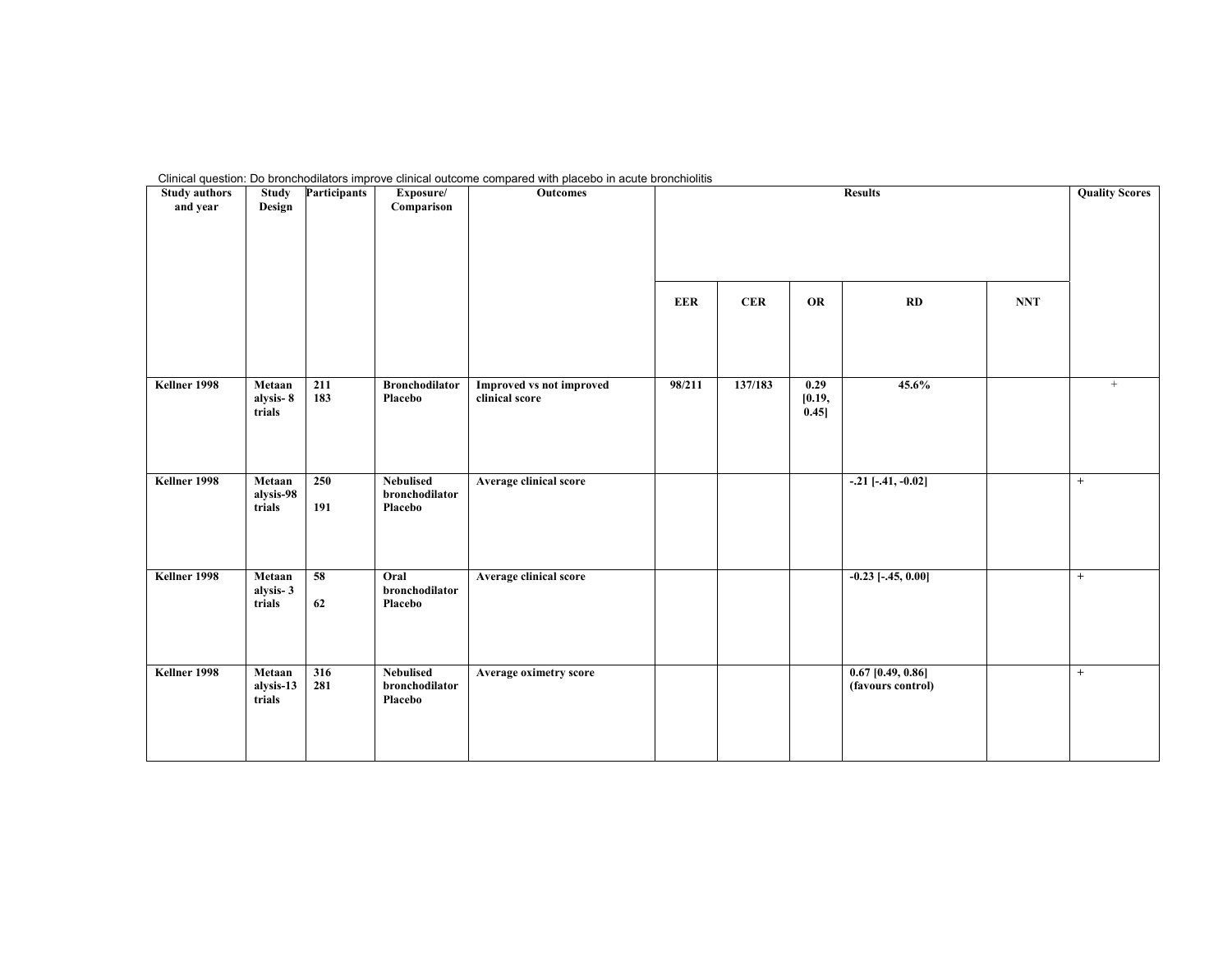| Kellner 1998  | Metaanal<br>ysis-2<br>trials              | 47<br>54  | Oral<br>bronchodilator<br>Placebo      | Average oximetry score                                                                                                                                                                                                         |                           |                             |                         | $0.44$ [-0.68, 1.55]                                           | $+$ |
|---------------|-------------------------------------------|-----------|----------------------------------------|--------------------------------------------------------------------------------------------------------------------------------------------------------------------------------------------------------------------------------|---------------------------|-----------------------------|-------------------------|----------------------------------------------------------------|-----|
| Kellner 1998  | Metaanal<br>ysis-4<br>trials              | 97<br>90  | Nebulised<br>bronchodilator<br>Placebo | Admission                                                                                                                                                                                                                      | 19/97                     | 22/90                       | 0.76<br>[0.38,<br>1.53] |                                                                | $+$ |
| Gadomski 1994 | <b>RCT</b>                                | 15<br>22  | Oral<br>bronchodilator<br>Placebo      | Admission                                                                                                                                                                                                                      | $\frac{1}{15}$            | 4/22                        | 0.38<br>[0.06,<br>2.55] |                                                                | $+$ |
| Kellner 1998  | Metaanal<br>$\overline{ysis-3}$<br>trials | 130<br>47 | Nebulised<br>bronchodilator<br>Placebo | Duration of hospitalisation                                                                                                                                                                                                    |                           |                             |                         | $0.12$ [-0.31, 0.55]                                           | $+$ |
| Can, 1998     | <b>RCT</b>                                | 158       | Salbutamol<br>Saline<br>Mist           | Mean Respiratory distress score<br>30 mins<br>60 mins<br>Percent with RDS >5 at 30 mins                                                                                                                                        | $7.0 + -3.1$<br>5.2<br>28 | $11.3 + -3.6$<br>10.2<br>3% |                         | P<0.0001<br>P<0.0001                                           | Φ   |
| Hickey 1994   | RCT-<br>crossove<br>$\mathbf r$           | 42        | Albuterol vs<br>placebo                | Improvement in wheezing scores<br>Improvement in retraction scores<br>Mean RR at baseline, 40 mins and<br>80 mins<br>Mean HR at baseline, 40 mins and<br>80 mins<br>Mean oxygen saturation at baseline,<br>40 mins and 80 mins |                           |                             |                         | No sig diff<br>No sig diff<br>No diffs<br>No diffs<br>No diffs | $+$ |